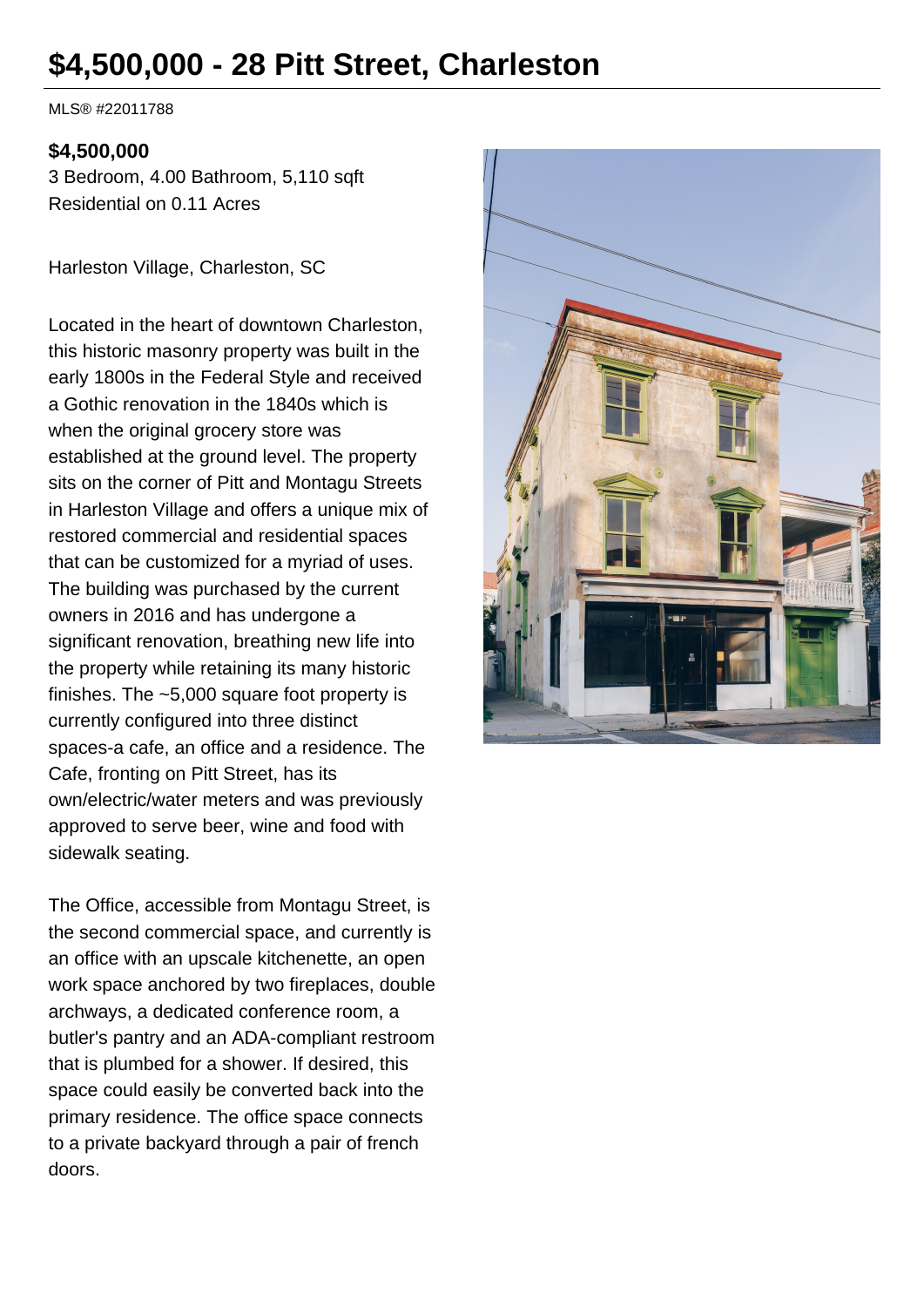The Residence occupies the upper two floors of the building. The expertly designed space was thoughtfully renovated and restored with carefully curated finishes and preserved historic details such as original moldings, plaster, original hardwood floors, fireplaces, and large windows.

The formal living room or parlor is a particularly grand space with high ceilings and gorgeous original crown plaster molding and central medallion (currently being restored). The high ceilings continue into the stairwell where a second plaster medallion adorns the space and into the modern kitchen where the cabinetry was designed by AD 100 listed architecture and interiors firm, Workstead. The kitchen features Pietra Cardosa countertops, a La Cornue range, and an elegant gooseneck bridge faucet by Catchpole and Rye.

The second floor piazza is the ideal spot to enjoy beautiful Charleston weather with its exceptionally deep proportions allowing ample room for a sitting area and large dining table that can comfortably seat as many as 16 people. Open the original gib doors to create an open air feel between the Piazza and Parlor.

The house boasts 9 fireplaces in total, 6 of them located in the Residence. The deep windows throughout the house are a feature of the thick masonry walls.

A sitting room with a fireplace just off the kitchen functions as a casual place to gather or can act as an additional bedroom.

The guest bedroom, with a fireplace and 4 large windows, is also found on this floor along with a full bath and laundry with a long view out to the piazza.



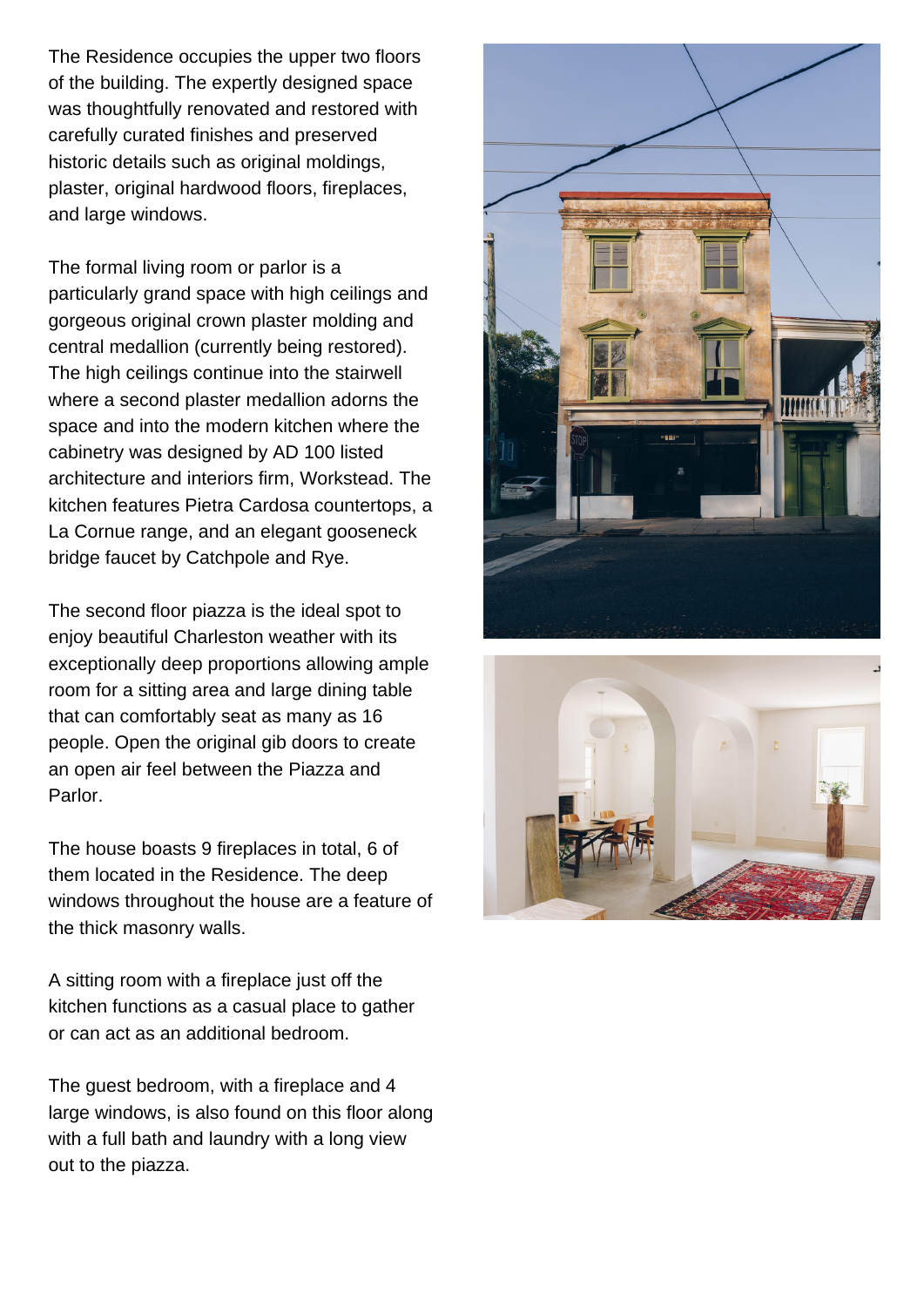The entire top floor is perched above the roofline and is configured as the primary suite featuring a large bedroom with great natural light and a spacious bathroom with dual vanities designed by Workstead, a Cle tile shower and original clawfoot bathtub. The central floating element was crafted entirely of white oak and designed by the owners to elegantly disguise storage, the toilet and shower.

There is also an L shaped driveway, accessible from both Pitt and Montagu Streets, which offers ample off-street parking. The location is ideal.

The home is footsteps from the bustling College of Charleston campus and within walking distance of King Street, shops, restaurants and more.

Built in 1820

#### **Essential Information**

| MLS®#                 | 22011788                      |
|-----------------------|-------------------------------|
| Price                 | \$4,500,000                   |
| Bedrooms              | 3                             |
| <b>Bathrooms</b>      | 4.00                          |
| <b>Full Baths</b>     | 3                             |
| <b>Half Baths</b>     | 1                             |
| <b>Square Footage</b> | 5,110                         |
| Acres                 | 0.11                          |
| <b>Year Built</b>     | 1820                          |
| <b>Type</b>           | Residential                   |
| Sub-Type              | <b>Single Family Detached</b> |
| <b>Style</b>          | Chas. Single                  |
| <b>Status</b>         | Active                        |

# **Community Information**

| Address | 28 Pitt Street                                |
|---------|-----------------------------------------------|
| Area    | 51 - Peninsula Charleston Inside of Crosstown |